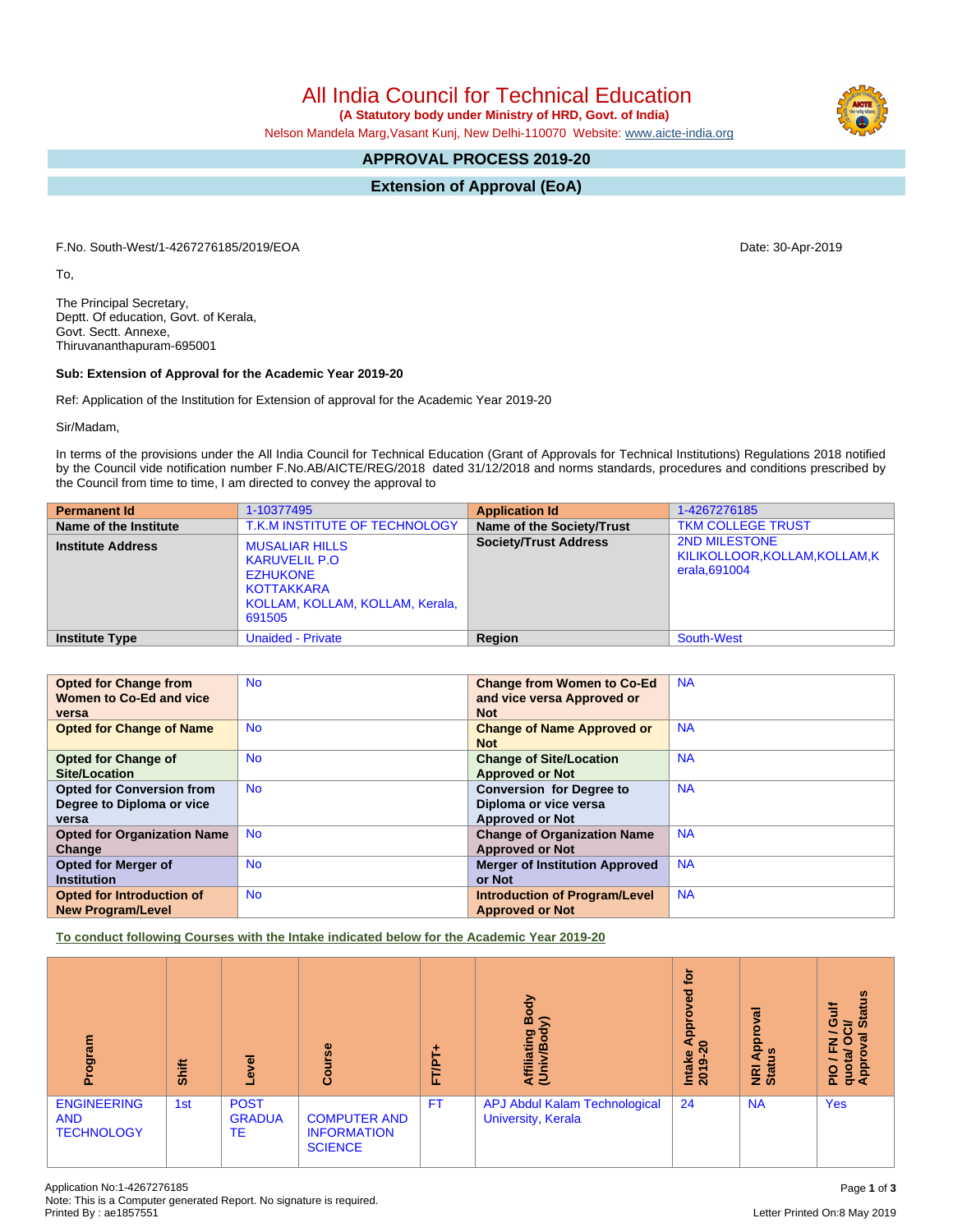| <b>ENGINEERING</b><br><b>AND</b><br><b>TECHNOLOGY</b> | 1st | <b>UNDER</b><br><b>GRADUA</b><br><b>TE</b> | <b>COMPUTER</b><br><b>SCIENCE AND</b><br><b>ENGINEERING</b>                 | <b>FT</b> | <b>APJ Abdul Kalam Technological</b><br><b>University, Kerala</b> | 60 | <b>Yes</b> | <b>Yes</b> |
|-------------------------------------------------------|-----|--------------------------------------------|-----------------------------------------------------------------------------|-----------|-------------------------------------------------------------------|----|------------|------------|
| <b>ENGINEERING</b><br><b>AND</b><br><b>TECHNOLOGY</b> | 1st | <b>UNDER</b><br><b>GRADUA</b><br><b>TE</b> | <b>BIOMEDICAL</b><br><b>ENGINEERING</b>                                     | <b>FT</b> | <b>APJ Abdul Kalam Technological</b><br><b>University, Kerala</b> | 60 | <b>Yes</b> | <b>Yes</b> |
| <b>ENGINEERING</b><br><b>AND</b><br><b>TECHNOLOGY</b> | 1st | <b>UNDER</b><br><b>GRADUA</b><br><b>TE</b> | <b>FOOD</b><br><b>TECHNOLOGY</b>                                            | <b>FT</b> | <b>APJ Abdul Kalam Technological</b><br><b>University, Kerala</b> | 60 | <b>Yes</b> | <b>Yes</b> |
| <b>ENGINEERING</b><br><b>AND</b><br><b>TECHNOLOGY</b> | 1st | <b>POST</b><br><b>GRADUA</b><br>TE         | <b>VLSI AND</b><br><b>EMBEDDED</b><br><b>SYSTEMS</b>                        | <b>FT</b> | APJ Abdul Kalam Technological<br><b>University, Kerala</b>        | 24 | <b>NA</b>  | <b>Yes</b> |
| <b>ENGINEERING</b><br><b>AND</b><br><b>TECHNOLOGY</b> | 1st | <b>UNDER</b><br><b>GRADUA</b><br><b>TE</b> | <b>ELECTRICAL</b><br><b>AND</b><br><b>ELECTRONICS</b><br><b>ENGINEERING</b> | <b>FT</b> | <b>APJ Abdul Kalam Technological</b><br>University, Kerala        | 30 | <b>Yes</b> | <b>Yes</b> |
| <b>ENGINEERING</b><br><b>AND</b><br><b>TECHNOLOGY</b> | 1st | <b>UNDER</b><br><b>GRADUA</b><br><b>TE</b> | <b>MECHANICAL</b><br><b>ENGINEERING</b>                                     | <b>FT</b> | <b>APJ Abdul Kalam Technological</b><br><b>University, Kerala</b> | 60 | <b>Yes</b> | <b>Yes</b> |
| <b>ENGINEERING</b><br><b>AND</b><br><b>TECHNOLOGY</b> | 1st | <b>UNDER</b><br><b>GRADUA</b><br>TE        | <b>CIVIL</b><br><b>ENGINEERING</b>                                          | <b>FT</b> | <b>APJ Abdul Kalam Technological</b><br><b>University, Kerala</b> | 60 | <b>Yes</b> | <b>Yes</b> |

+FT –Full Time,PT-Part Time

# Punitive Action against the Institute

In case of any differences in content in this Computer generated Extension of Approval Letter, the content/information as approved by the Executive Council / General Council as available on the record of AICTE shall be final and binding.

Strict compliance of Anti-Ragging Regulation: - Approval is subject to strict compliance of provisions made in AICTE Regulation notified vide F. No. 37- 3/Legal/AICTE/2009 dated July 1, 2009 for Prevention and Prohibition of Ragging in Technical Institutions. In case Institution fails to take adequate steps to Prevent Ragging or fails to act in accordance with AICTE Regulation or fails to punish perpetrators or incidents of Ragging, it will be liable to take any action as defined under clause 9(4) of the said Regulation.

#### **It is mandatory to comply all the essential requirements as given in APH 2019-20(appendix 6)**

NOTE: If the State Government / UT / DTE / DME has a reservation policy for admission in Technical Education Institutes and the same is applicable to Private & Self-financing Technical Institutions, then the State Government / UT/ DTE / DME shall ensure that 10 % of Reservation for EWS would be operational from the Academic year 2019-20 without affecting the percentage reservations of SC/ST/OBC/General . However, this would not be applicable in the case of Minority Institutions referred to the clause (1) of Article 30 of **Constitution of India.**

> **Prof. A.P Mittal Member Secretary, AICTE**

Copy to:

- **1. The Director Of Technical Education\*\*, Kerala**
- **2. The Registrar\*\*,** Apj Abdul Kalam Technological University, Kerala
- **3. The Principal / Director,** T.K.M Institute Of Technology Musaliar Hills